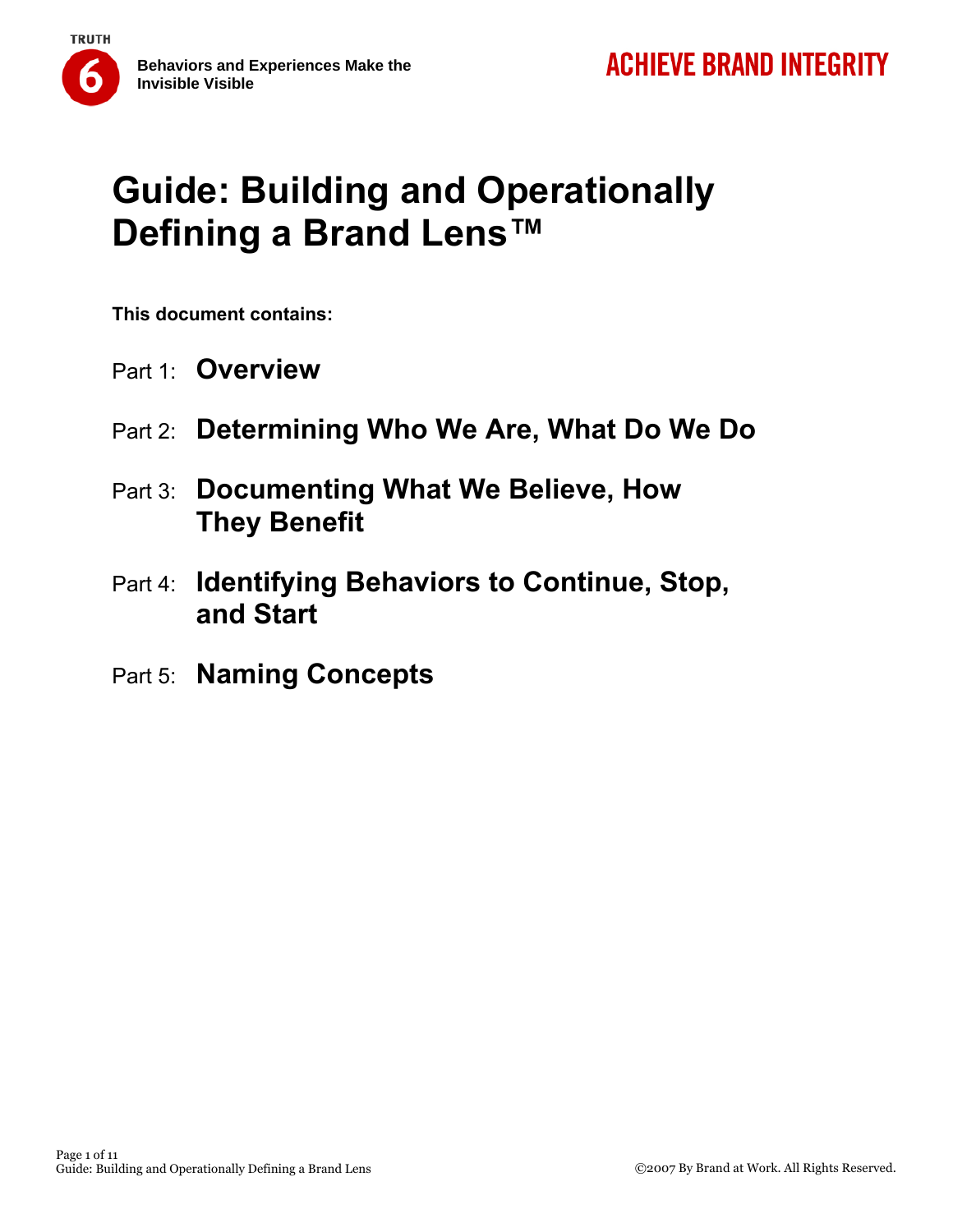

## **ACHIEVE BRAND INTEGRITY**

#### **Consent to Terms**

Your use of the Guide to Building and Operationally Defining a Brand Lens ("Guide") is subject to these Terms of Use ("Terms"). Please read them carefully. By using this Guide, you agree to be bound by these Terms. If you do not agree with, or cannot abide by these Terms, please do not make any use of this Guide. These Terms may be modified at any time at our discretion by posting the modified Terms on the Brand Integrity Web site. Use after any posting will constitute your agreement to abide by the modified Terms.

#### **Copyrights**

The content of this Guide is protected by U.S. and international copyright laws. You may not use, reproduce, distribute, transmit, or display any copyrighted material unless it is within the Terms. Derivative works may not be made. You may download, print, and copy the Guide for your personal (including intra-company), non-commercial use only, provided that you include all copyright and other notices contained in the Guide and that you do not modify the Guide. Any other use of the Guide is expressly prohibited.

#### **Disclaimer**

This Guide is provided on an "as is" and "as available" basis, without any warranties of any kind, either express or implied, including warranties of title or implied warranties of merchantability or fitness for a particular purpose. No warranties are made regarding any results that may be obtained from use of the Guide.

#### **Limitation of Liability**

In no event will Gregg Lederman, Brand at Work, or any of its employees or agents be liable for any indirect, consequential, special, incidental, or punitive damages, arising out of the use or inability to use this Guide or any results obtained from the use of this Guide.

#### **Miscellaneous**

These Terms represent the entire understanding of the parties regarding the use of this Guide and supersede any previous documents, correspondence, conversations, or other oral or written understanding related to these Terms. These Terms shall be governed by and construed under the laws of the State of New York without regard to its choice of law, rules, and where applicable, the laws of the United States. To the extent permissible by law, any disputes under these Terms or relating to the Guide shall be litigated in the District Court in and for the District of New York, and you hereby consent to personal jurisdiction and venue in the District of New York. A modification or waiver of a part of these Terms shall not constitute a waiver or modification of any other portion of the Terms. If for any reason any provision of these Terms is found unenforceable, that provision will be enforced to the maximum extent permissible, and the remainder of the Terms will continue in full force and effect.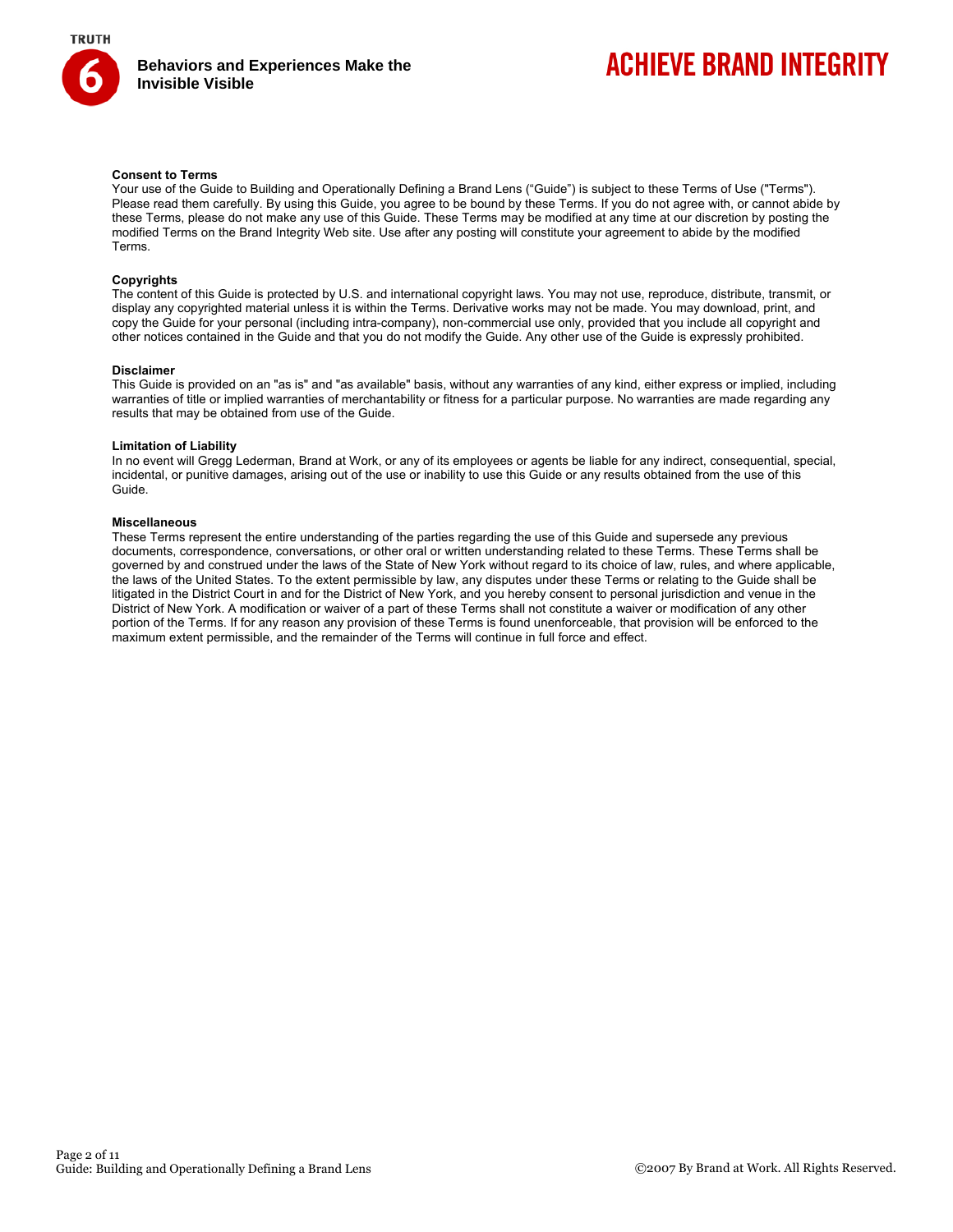### Part 1: **Overview**

**TRUTH** 

A brand strategy is the ultimate business strategy. The brand is the end result of the execution of a brand strategy (the process of aligning what you say about your company with what your company's employees actually do, to positively influence what customers think). A strong brand is not a means to an end. It is the outcome of a well-executed strategy — a result that drives company culture and leads to tremendous loyalty among employees and customers.

The graphic below displays the steps in creating a Brand Lens, which is a visual representation of your company's brand image, the few concepts you want to be known for and therefore must *do* for employees and customers. The Making the Invisible model will help you to define the beliefs, behaviors, and experiences necessary to bring your Brand Lens concepts to life.



## **Making the Invisible Visible**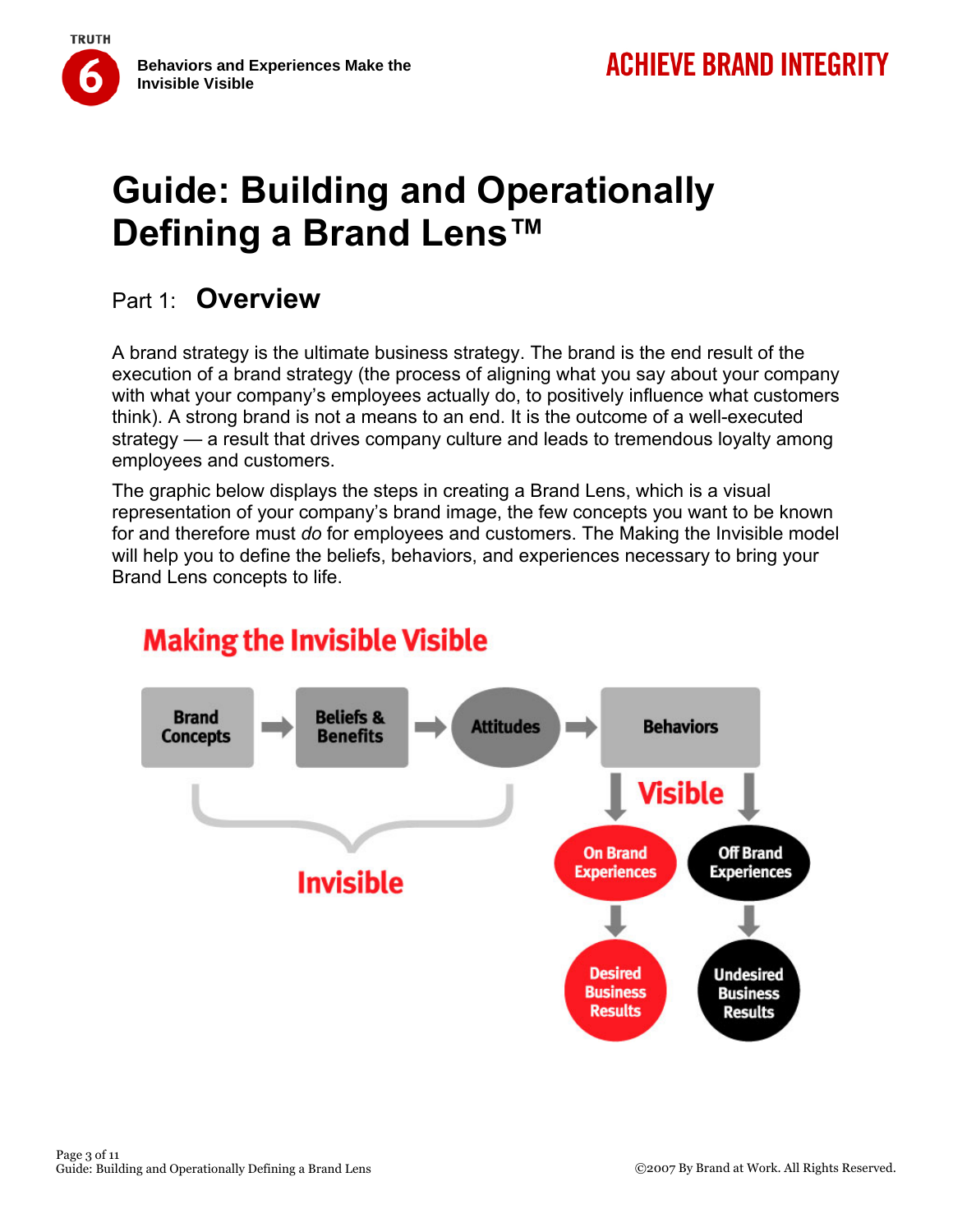

## Part 2: **Determining Who We Are, What We Do**



**TRUTH** 

The purpose of this team-based exercise is to determine "Who You Are" as a company. Gather together a few leaders and document 5 to 7 Brand Lens concepts that you want your company to be known for.

To help you brainstorm, you can gather ideas from a number of sources including, but not limited to:

- 1. Existing vision, mission, or values work.
- 2. Results from a brand image assessment with employees and/or customers. If you have not conducted an assessment to determine the existing brand image/reputation of your company, then make sure to review the download Guide to Brand Image Assessments, which can be found at www.brandintegrity.com/truth3.

Give each Brand Lens concept that you come up with a generic name, for example, Great Place to Work or Operational Excellence. It should be a name that everyone on your team understands and can relate to for the purpose of uncovering the meaning behind it. Resist the urge to spend time and energy trying to create the perfect concept name at this point. After you and your team have operationally defined the Brand Lens concept, the name will be easier to agree upon. Keep this in mind: the name that you choose will need to capture the hearts and minds of employees so that they will understand it, commit to it, and do it. The name should **not** be created with the intentions of being a tagline for the external world.

**Note**: Part 5 of this guide takes you through an exercise for naming the Brand Lens concepts you develop.

To learn more about the types of concepts that typically go into a Brand Lens, visit page 99 to 100 in the *Achieve Brand Integrity* book.

Below is a short list of questions to get you thinking about a few of the "basic" types of Brand Lens concepts:

- 1. What two or three words best describe the desired work culture for your company? What concept captures the essence of what it is (or should be) like to work for your company?
- 2. What two or three words best describe "operationally" what your company is or should be known for?
- 3. What two or three words best describe what your company is known for with respect to how you deliver customer/client service?

#### **Remember, don't try and wordsmith the perfect name; focus on the concepts.**

To see examples of placeholder names for Brand Lens concepts refer to page 31 in the *Achieve Brand Integrity* book. Part 3 of this guide has a sample Brand Lens with concepts included for illustration purposes.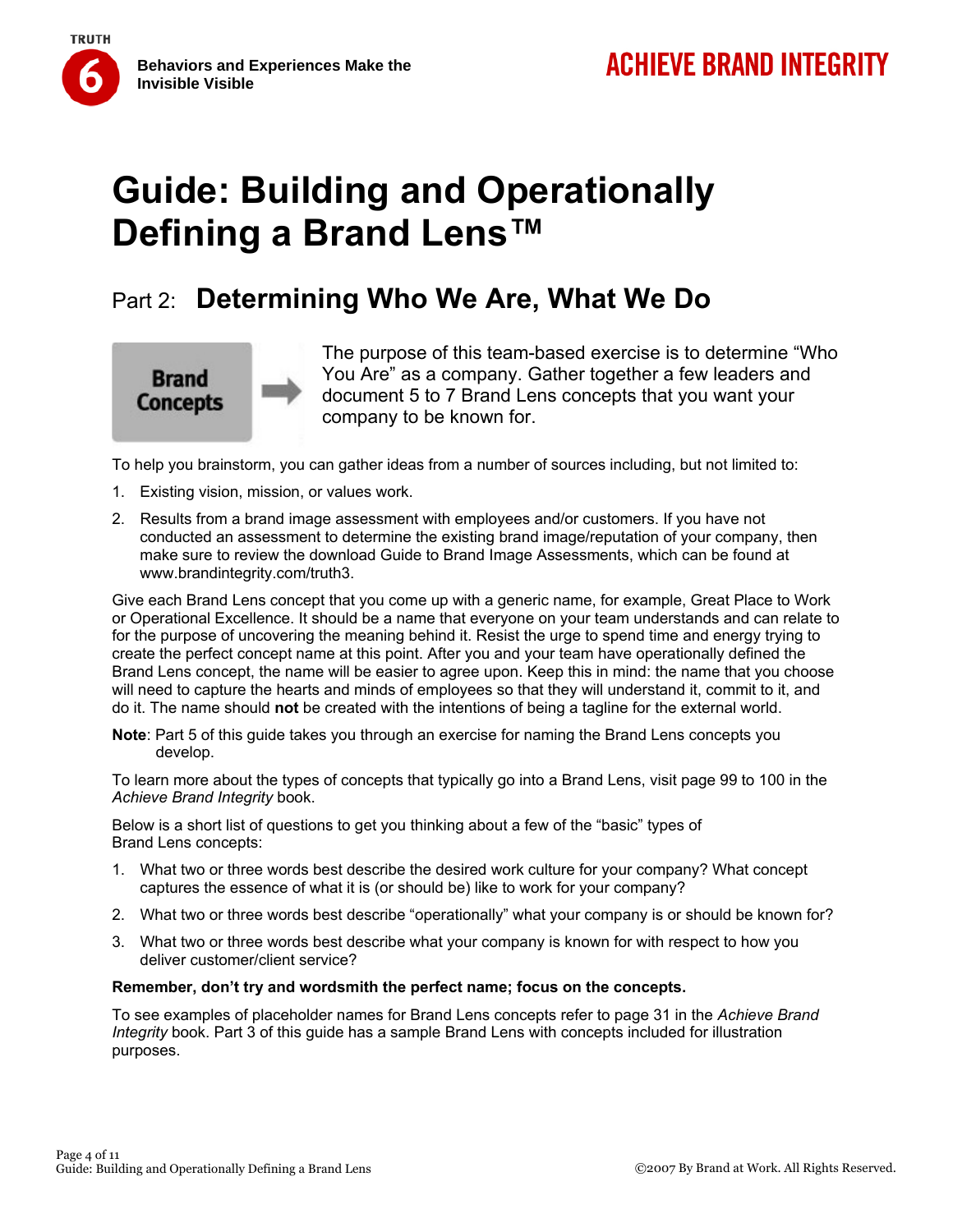

Use the space below to document the six or seven placeholder names you created for your company Brand Lens.

| Concept 1:        | <b>Concept 5:</b> |
|-------------------|-------------------|
| <b>Concept 2:</b> | Concept 6:        |
| <b>Concept 3:</b> | <b>Concept 7:</b> |
| Concept 4:        |                   |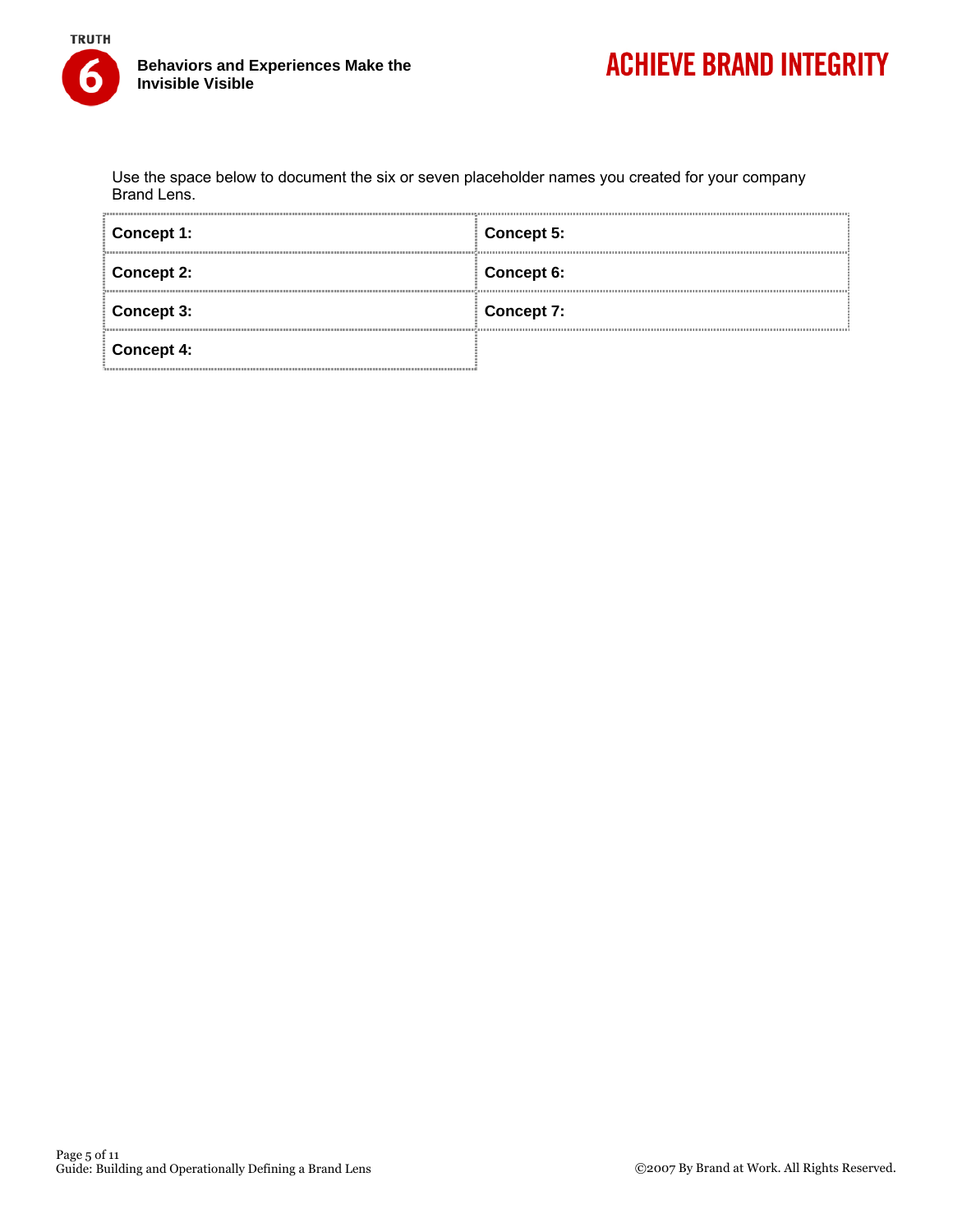

## Part 3: **Documenting What We Believe, How They Benefit**



This next exercise will help you to outline the company beliefs about why each concept is important and the benefits each concept provides to employees and/or customers.

### **The Brand Lens**

- A description of "who you are."
- The foundation that drives experiences delivered to your employees and customers.
- A "lens" you can look through to guide decision-making and behaviors that drive employee and company performance.

**We're The Experts Innovative Products and Services Amazing Customer Service Operational Excellence** 

**A Great Place To Work** 

**A sample Brand Lens** 

For each Brand Lens concept you developed in Part 2, draft belief and benefit statements.

**What Is a Belief Statement?** A belief is a description of what the Brand Lens concept means to the company. A belief statement contains ideals and philosophies that leaders and employees hold to be true.

**What Is a Benefit Statement?** A benefit is something that is of value to a customer or employee because it makes his/her life better in some way. A benefit statement contains a desired outcome that customers or employees want.

#### **Tips for gathering belief and benefit statements:**

- 1. Assemble a group of 6 to 12 leaders and break them into 2 to 3 groups to explore beliefs and benefits. Use the questions below to stimulate participant thoughts. Have participants write as well as verbalize their ideas.
- 2. Have the groups share beliefs, discuss them, and then create 2 to 3 belief statements and 2 to 3 benefit statements for each Brand Lens concept.
	- Write the belief statements in the following format: "We believe … "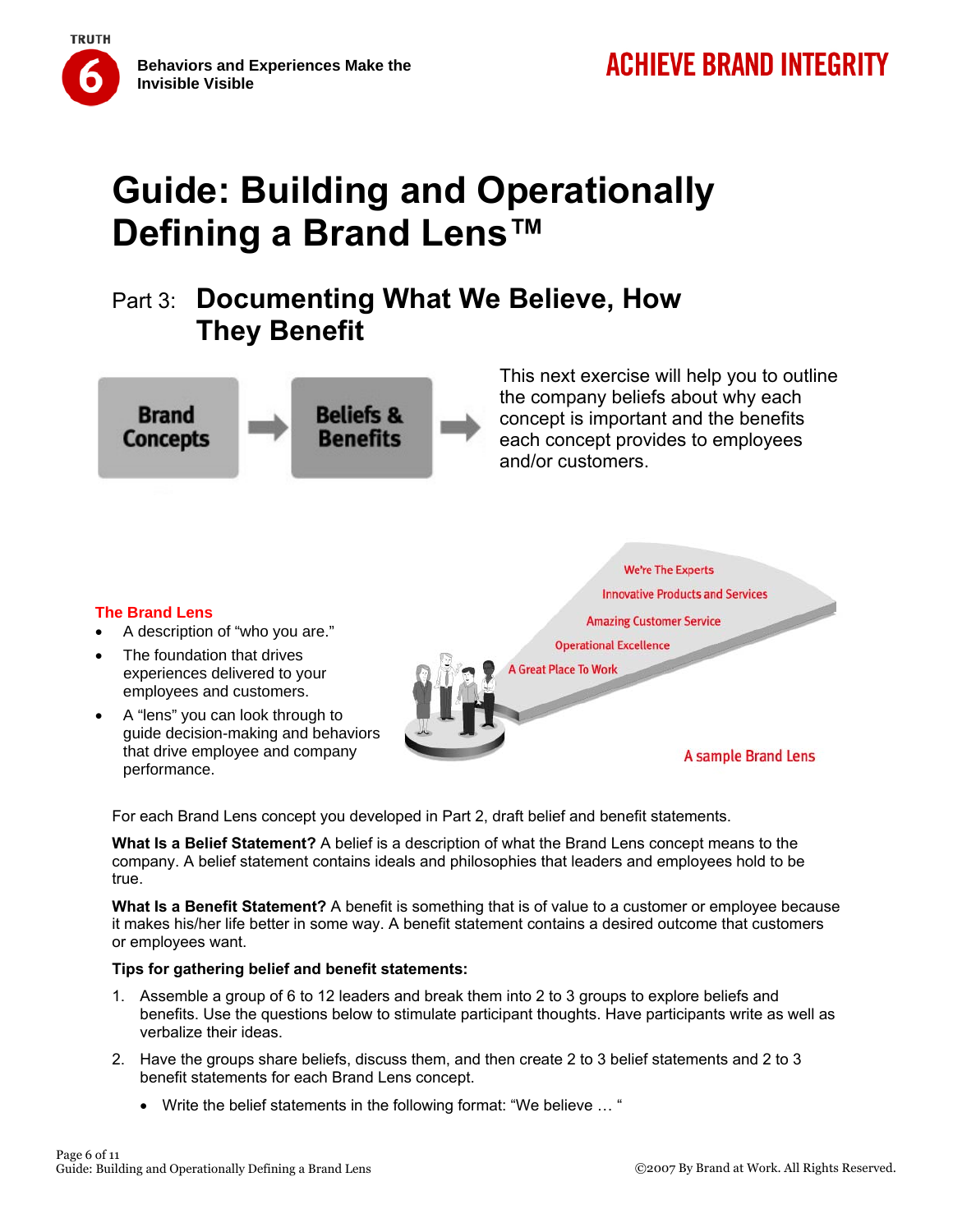

**Behaviors and Experiences Make the Invisible Visible** 

- Write benefit statements in the following format: "We provide ..." or "We deliver ..."
- 3. Have participants vote on the beliefs and benefits they feel are the most accurate and important in capturing the essence behind the Brand Lens concept.
- 4. Resist the urge to debate the semantics of the concept name. After you are finished with this step (gathering beliefs and benefits) and the next step (gathering behaviors), then it will be much easier to agree on the name of the Brand Lens concept — a name that captures the core of the concept from an internal (employee-focused) perspective, not an external (marketing) view. Remember, your customers care about how you *do* the brand concept, not what you say about it.

#### **What questions should be asked to uncover company beliefs and benefits about a Brand Lens concept?**

Below are a few questions that can be asked to uncover the beliefs and benefits that make the Brand Lens concept important. Give participants time to think through these questions individually and in a small group (3 to 5 people). Share ideas and capture as many statements as you can. Don't worry about crafting the perfect sentence or description, just get the ideas on paper. Perfecting the belief and benefit statements will come next.

| <b>Questions for exploring beliefs:</b>              | <b>Questions for exploring benefits:</b>                                       |
|------------------------------------------------------|--------------------------------------------------------------------------------|
| What does [BRAND CONCEPT] mean?                      | What does doing [BRAND CONCEPT] lead to for<br>customers?                      |
| How does [BRAND CONCEPT] make people feel?           | What do customers get when our company does<br>[BRAND CONCEPT]?                |
| What does [BRAND CONCEPT] look like?                 | What are the top three benefits of delivering<br>[BRAND CONCEPT] to customers? |
| How is [BRAND CONCEPT] accomplished?                 | Why do customers really care if we deliver [BRAND<br>CONCEPT]?                 |
| What thoughts about [BRAND CONCEPT] are<br>required? |                                                                                |

### **Spinning1 Beliefs and Benefits:**

Assign the task of spinning to one or two individuals. Their job is to take the collective wisdom of the group and draft 4 to 6 concise belief statements and 4 to 6 benefit statements for each concept. Beliefs should describe the philosophy and ideals that the organization holds to be true about the Brand Lens concept. The benefit statements should highlight the key desired outcomes the customers feel are important. Try not to duplicate ideas between beliefs and benefits. Rather, put the idea into the section where it has the most impact. When spinning beliefs and benefits, try to be as specific and to the point as possible. Brevity counts, but at the same time there must be enough detail for employees to understand and commit.

 $1$  Spinning: The act of taking the raw data from the belief and benefit statement development exercise and combining similar responses into concise, accurate sentences that best reflect the Brand Lens concept.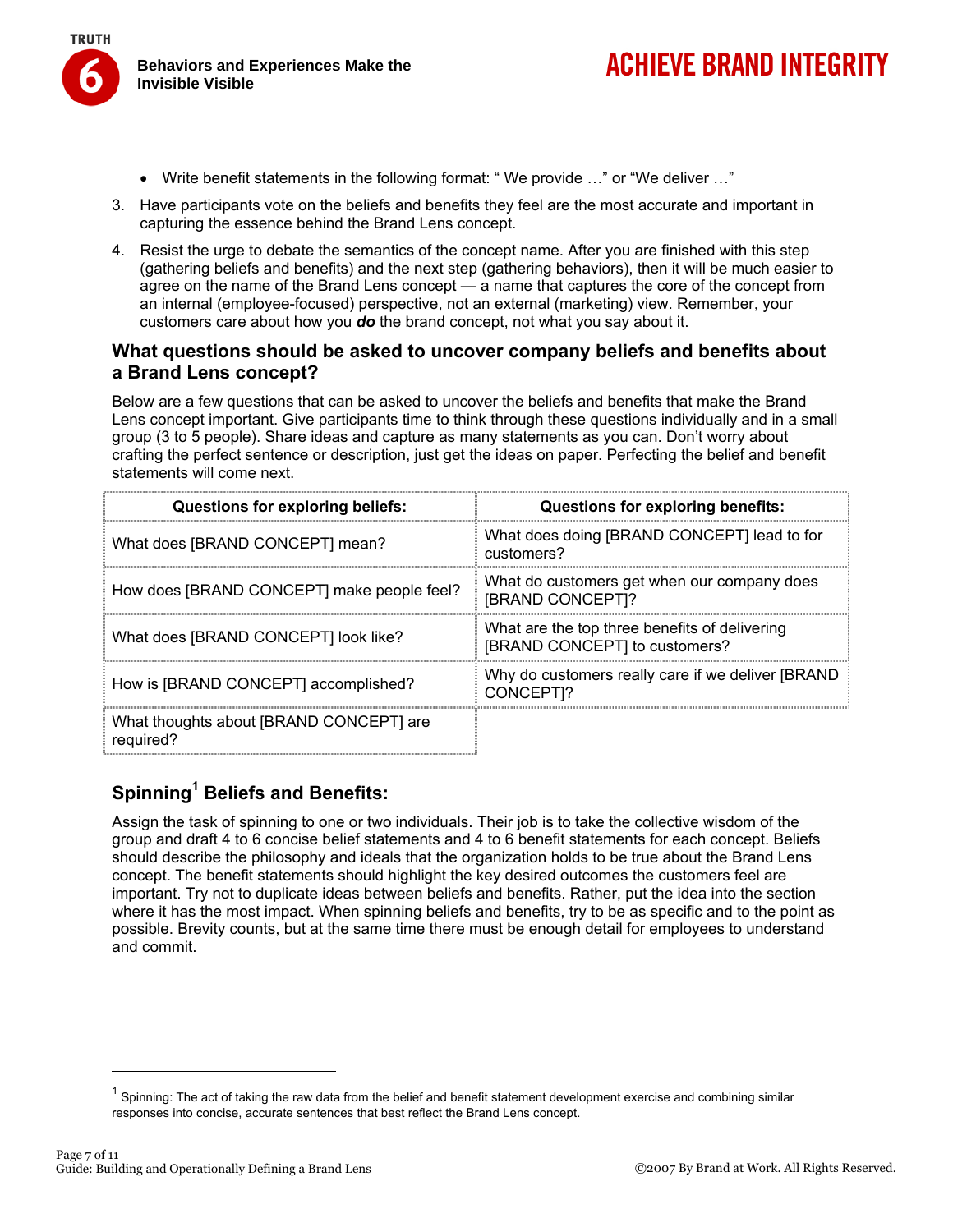

## Part 4: **Identifying Behaviors to Continue, Stop, and Start**



#### **What are behaviors?**

Behaviors are individual and company beliefs turned into actions. Behaviors become the "rules of engagement" that drive the work culture.<sup>2</sup>

#### **What are brand-driven behaviors?**

Brand-driven behaviors are specific, visible (you can see them being done), and measurable actions that positively represent a company's brand (i.e., an employee *doing* a Brand Lens concept). Brand-based behaviors are critical for success because:

- 1. **Competitive advantage is difficult to sustain.** Competitive advantage is usually very short-lived with respect to company innovations, best practices, and creative marketing.
- 2. **Brand-based behaviors are proprietary.** Behaviors that are trained, measured, and reinforced become proprietary to your company.
- 3. **Brand-based behaviors differentiate.** Behaviors differentiate your company because quite often they require more discipline, skill, and willingness than your competition possesses.

### **Team-based Exercise: Exploring Continue, Stop, Start Behaviors**

This exercise is broken into two parts, individual and group. In this exercise you will have participants document company-wide behaviors for each Brand Lens concept. Ask participants to come up with as many behaviors as they can think of that employees in the company already do that should be continued. Next, have them think through any behaviors that should be stopped because they are off-brand. Finally, document behaviors that employees should consider doing (Start Behaviors) in the future.

 $2$  Work culture: "The way we do things around here."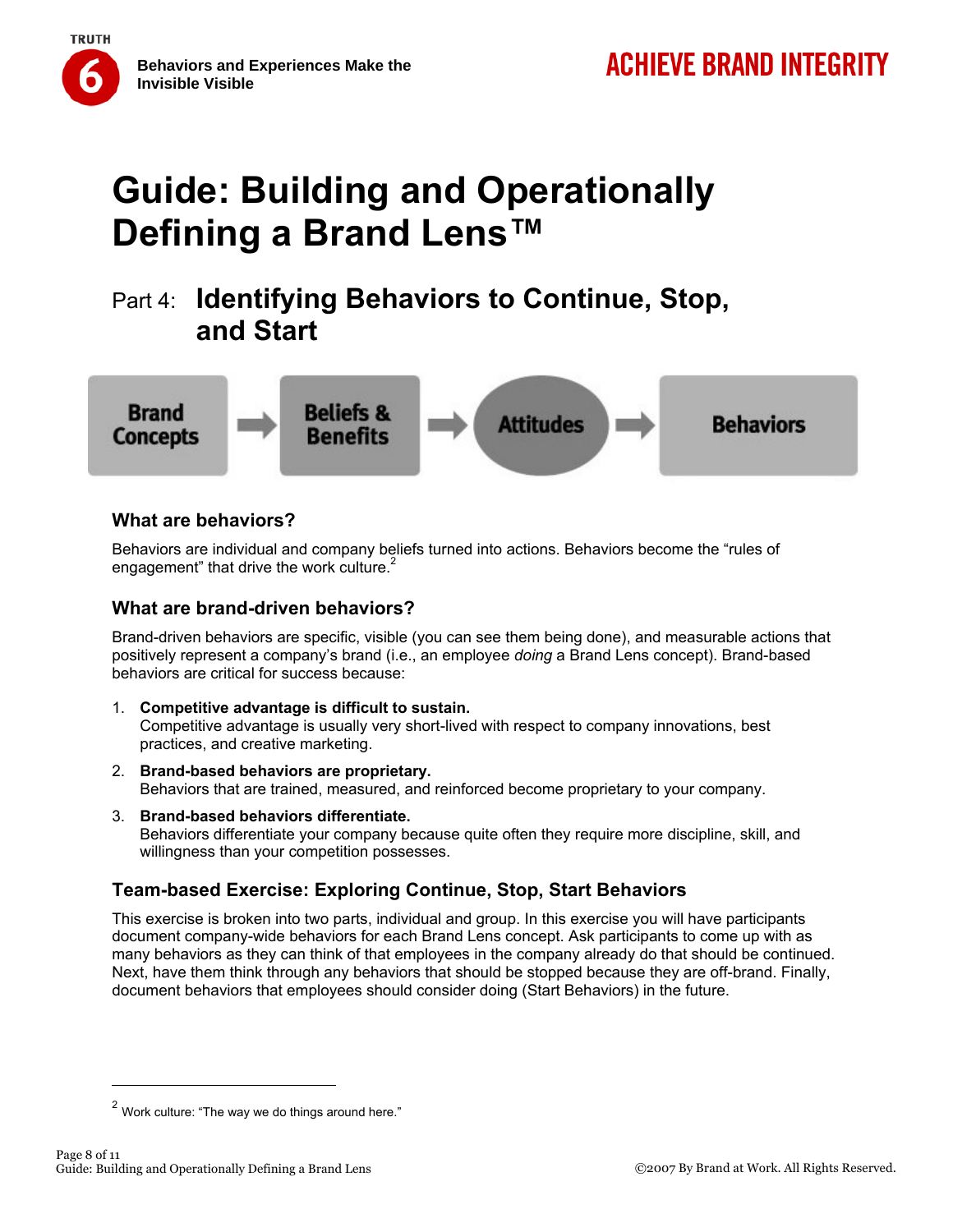

#### **Exercise Part 1: Individual Work**

Below are some questions to send participants so they can work independently. Have participants record their behaviors and e-mail them back to you. These questions will need to be modified slightly based on your company and the specific Brand Lens concept.

| <b>CONTINUE: List at least three behaviors our company</b><br>already does that demonstrate [INSERT BRAND<br><b>CONCEPT] and should continue to do in the future.</b>                        | <b>START: Brainstorm three new ways to demonstrate</b><br>[INSERT BRAND CONCEPT] that our company<br>could start doing in the future. |
|----------------------------------------------------------------------------------------------------------------------------------------------------------------------------------------------|---------------------------------------------------------------------------------------------------------------------------------------|
|                                                                                                                                                                                              | 1.                                                                                                                                    |
|                                                                                                                                                                                              | 2.                                                                                                                                    |
|                                                                                                                                                                                              | 3.                                                                                                                                    |
| STOP: List at least three behaviors that our company<br>does that are off-brand and should stop doing because<br>they do not help the organization deliver [INSERT<br><b>BRAND CONCEPT].</b> |                                                                                                                                       |
|                                                                                                                                                                                              |                                                                                                                                       |
|                                                                                                                                                                                              |                                                                                                                                       |
|                                                                                                                                                                                              |                                                                                                                                       |

*Repeat this same set of questions for each Brand Lens concept.* 

### **Spinning3 Company-wide Behaviors:**

Assign the task of spinning behaviors to one or two individuals. Similar to spinning beliefs and benefits, the spinner's job is to take the collective wisdom from the individual participants and craft concise, unique behaviors for each concept. Try not to duplicate behaviors between concepts. Rather, put the behavior into the section where it fits best.

Keep in mind that these behaviors are company-wide behaviors. They should be high-level, yet still visible to employees throughout the company. Having a list of sound, company-wide behaviors makes it much easier to create job category behaviors that tend to be more specific and customized to individual positions in the company.

 $^3$  Spinning: The act of taking the raw data from the Continue, Stop, Start exercise and combining similar responses into concise, accurate, and observable behaviors.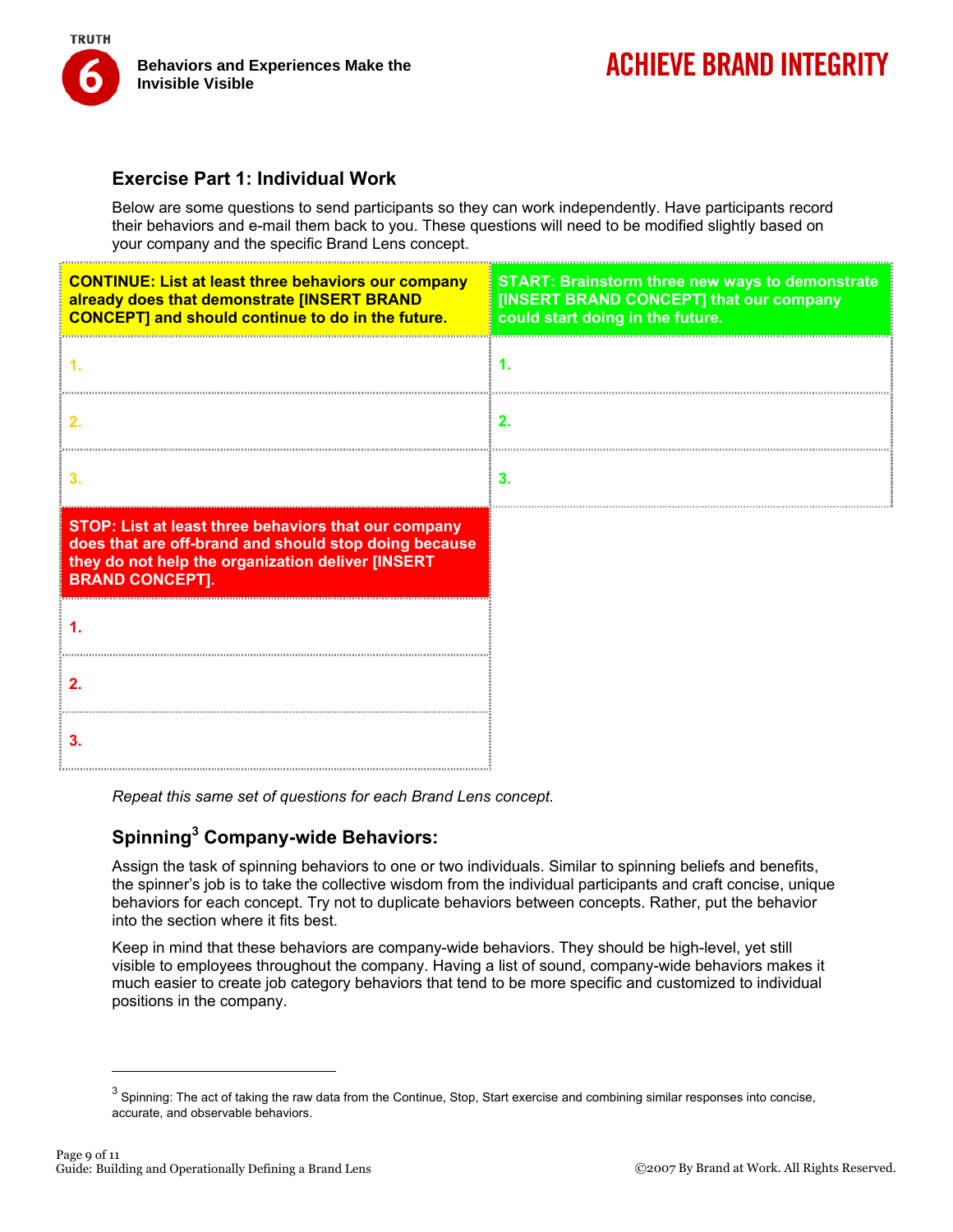

#### **Exercise Part 2: Group Work**

Gather together 6 to 12 leaders in your company and split them into 2 to 3 groups to explore behaviors.

- Review the combined efforts from the pre-work. As you are reviewing, seek to combine similar ideas and/or expand and further define the behaviors. Seek out new ones that are not listed. Remove any that are not visible behaviors. (For example, if someone lists an operational process, ask yourself what the key behavior is to making sure the process is done consistently. Don't record the process as a behavior.)
- Resist the urge to turn all the Stop behaviors into Start behaviors as it is important to own up to the types of behaviors that need to be focused on as Stops. Also, don't put behaviors under Continue if they are not consistently done. If it is rarely done by employees in the company, but should be done more consistently in the future, put it under the Start list.
- Have the groups vote for what they think are the top 3 to 5 behaviors under Continue, Stop, and Start for each concept.
- Review the Stop behaviors and pick out the ones that can proactively be turned into Starts.